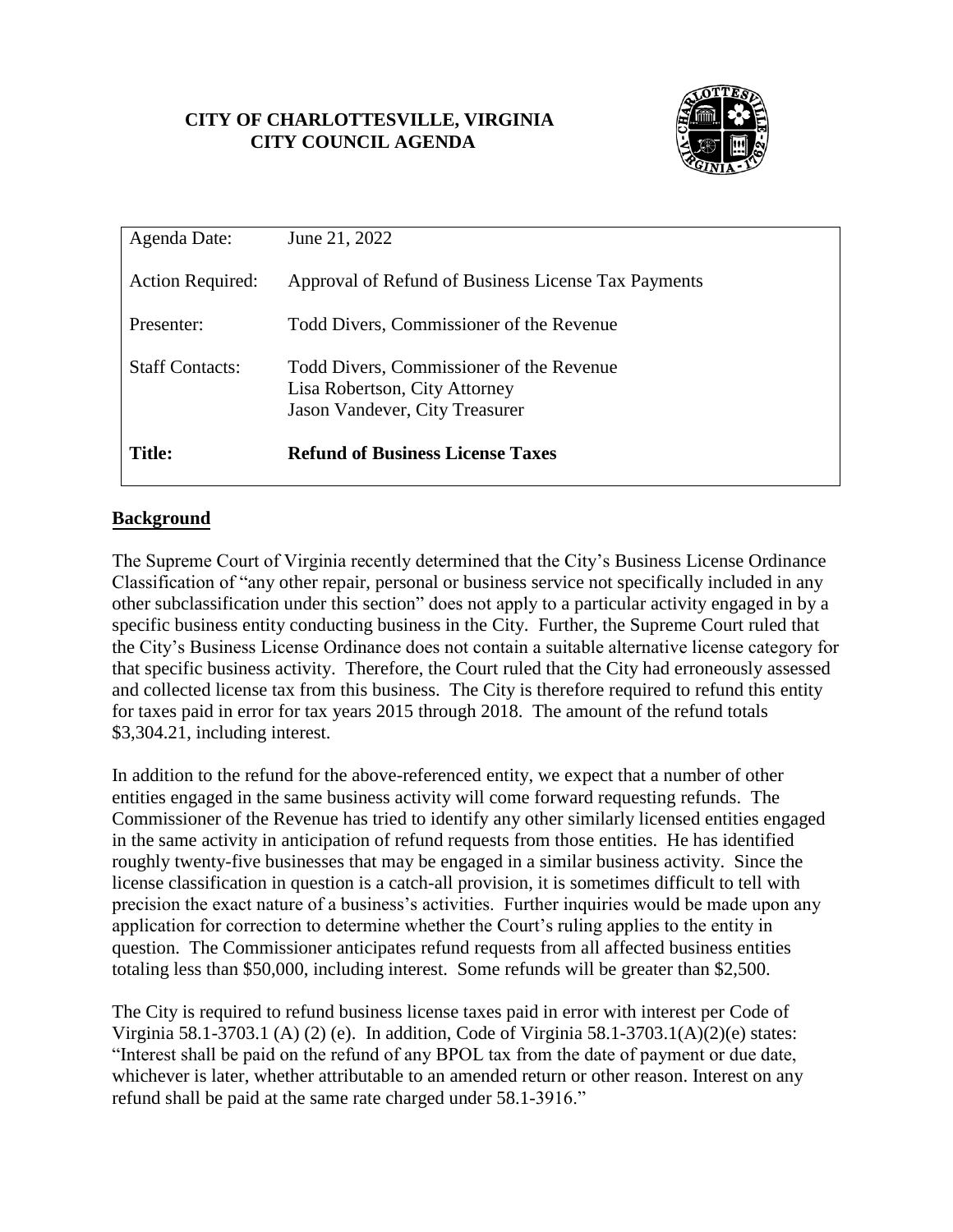#### **Discussion**

City Code requires Council approval for any tax refunds resulting from an erroneous assessment in excess of \$2,500 (City Code Sec. 30-6b). Payment of interest at the same rate charged by the City is also required in accordance with Section 14-12(g) of the Charlottesville City Code and §58.1-3703.1(A)(2)(e) of the Code of Virginia.

Per City Code Sec. 30-6(b), the Commissioner of the Revenue has provided to the City Attorney information necessary to enable her to consent to the determination of the Commissioner of the Revenue that the taxes paid by certain entities subject to the Court's ruling were erroneous and should therefore be refunded. He has also provided her with information about the abovementioned entities who may subsequently come forward requesting a refund, and whose eligibility for such refund will be made on a case by case basis.

The total for all refunds, including interest, is expected to be less than \$50,000. Should more qualifying entities come forward such that the total refunded amount exceeds, \$50,000, a separate request will be made for Council approval.

#### **Alignment with City Council's Vision and Strategic Plan**

n/a

### **Budgetary Impact**

The total of all refunds will reduce current year Business License Tax revenue (GL 410150) by no more than \$50,000.

### **Alternatives**

None.

#### **Recommendation**

Approve refund of \$3,304.21 for the entity that was the subject of litigation, and approve further refunds determined by the Commissioner of Revenue to be required by Virginia Code totaling no more than \$46,695.79 (for a total of \$50,000) for similar entities that are determined to be eligible on a case by case basis by the Commissioner of Revenue, acting pursuant to Virginia Code §58.1-3980, with the concurrence of the City Attorney that such entities are engaged in the same activity as the business who prevailed in the Supreme Court case.

*Suggested Motion: "I move the RESOLUTION establishing a pool of funds in the amount of \$50,000, to be used for payment of refunds to licensed City businesses engaged in the same business activity as that considered by the Virginia Supreme Court on June 9, 2022 in Record Number 210414."*

### **Attachment (1)**

• Proposed Resolution